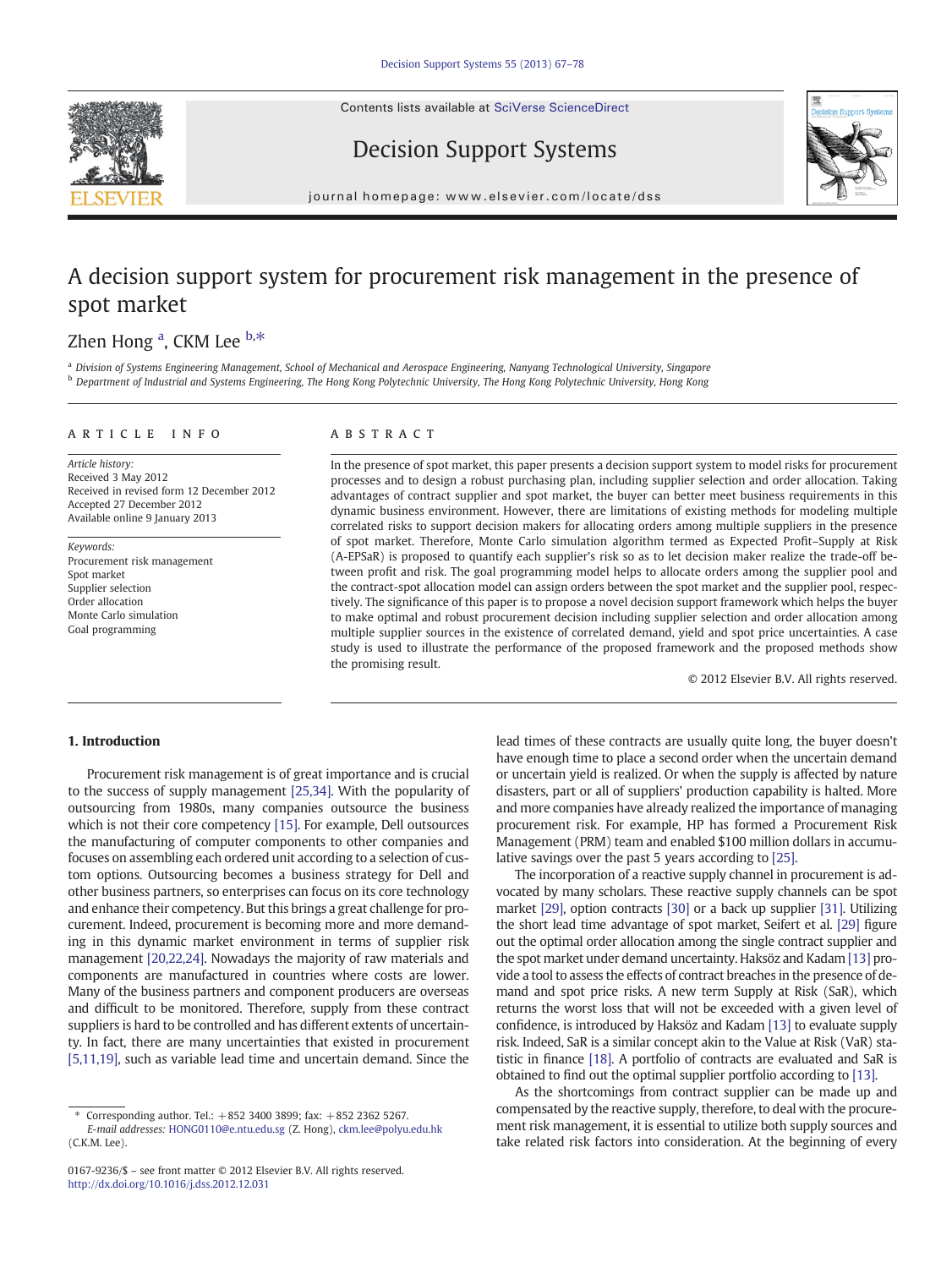procurement period, the buyer will place orders on the supplier pool of long term contract suppliers. Because of the uncertain yield from these contract suppliers and unstable demand, spot market with negligible lead time is adopted as the reactive supply source to meet unexpected demand or sell extra stock. The price from spot market changes continuously and is higher compared with the long term contract suppliers. Indeed, these uncertain factors are not independent and can affect one another. In this paper, the most general case of a completely correlated demand, spot price and uncertain supply is considered. The risk attitude of a buyer is also taken into consideration as it affects the procurement decision. In addition, the following factors are also studied: procurement cost, minimal order and maximal order proportion assigned to a single supplier and fixed cost of adding one more supplier. In order to assist decision making in formulating the management plan, a novel PRM framework is proposed. The proposed framework helps to generate a procurement plan which includes 1) the selection of appropriate suppliers; 2) the order allocation for the respective supplier; 3) the aggregate order to be purchased from the selected supplier pool; and 4) the total order amount purchased from spot market.

This paper is organized as follows: Section 2 describes the related research work and the gaps in these areas. [Section 3](#page--1-0) presents the integrated framework from supply risk identification to risk monitoring. [Section 4](#page--1-0) illustrates the framework with a case study. In [Section 5](#page--1-0), conclusions are drawn and future research directions are stated.

### 2. Literature review

Supply and procurement risk management are part of the supply chain risk management [\[33\].](#page--1-0) Haksöz et al. [\[11\]](#page--1-0) mentioned that the top three risks in procurement are demand, price and breach of contract risks. The aim of risk management in supply chain is to identify the potential risks and implement the risk management technique to reduce the impact and probability of occurrence of risks in supply chain. In fact, the utilization of a pool of suppliers to diversify risks is quite common and effective in the industry especially when the suppliers are not reliable [\[1\].](#page--1-0) Spot market is also adopted as a reactive supply source as it has the advantage of short lead time, i.e., the extra demand can be met by spot market within a negligible time [\[29\]](#page--1-0). In addition, the prediction market is an effective approach to manage demand uncertainty [\[10\].](#page--1-0)

In the area of utilizing multiple suppliers under yield uncertainty, Agrawal and Nahmias [\[1\]](#page--1-0) derived the optimal number of suppliers and the corresponding lot sizes. They have studied both the following two cases: identical suppliers and non-identical suppliers. They discover that the expected profit is strictly concave with the order quantity and the number of suppliers. Another observation is that the ratio of optimal order size is inversely proportional to the yield variance. If suppliers want to increase their shares of the total order, they have to improve their yield performances. Federgruen and Yang [\[6\]](#page--1-0) proposed a model to configure the supply base in the presence of yield and demand uncertainties under a single period setting. The generated optimal procurement plan includes the optimal set of suppliers to be chosen and the optimal orders to be assigned to each supplier. If there is no reactive supply after the uncertain demand or yield is realized, the unmet demand is usually penalized at a certain value; and the extra products are also salvaged.

The other alternative to solve the procurement problem is to adopt spot market as a reactive supply channel. In fact, spot market is studied by many economists for pricing and hedging of commodities [\[3,28,32\]](#page--1-0). But there are still a lot of researches that can be done such as investigating the effect of spot market on supply chain and the trade-offs between the spot market and contract suppliers [\[24\].](#page--1-0) Haksöz and Seshadri [\[12\]](#page--1-0) have done a comprehensive literature review regarding the study of spot market in supply chain operations. It is mentioned that these works can be divided into two categories: optimal procurement strategy and the valuation of procurement contracts. Under the assumption of demand uncertainty, Seifert et al. [\[29\]](#page--1-0) quantify the benefits of using spot market from a buyer's perspective. They develop and solve mathematical models that determine the optimal amount of orders to be purchased via forward contract and spot market, respectively. Also under the assumption of uncertain demand, Chen and Liu [\[4\]](#page--1-0) quantify the benefits of using spot market from both the buyer's and the supplier's perspective. The optimal order size is obtained under uniformly distributed demand and spot price. Apart from the spot market, procurement using option contract can also be a reactive supply channel. It gives buyers the right, but not the obligation to purchase at the exercise price from the seller within a pre-specified time period. In order to gain the option right, buyers have to pay an option price to reserve the capacity. If buyers don't want to execute the contract, the payment would not be refunded. This kind of contract ensures a buyer's flexibility to respond to the actual demand. At the same time, it also provides a certain amount of compensation for the supplier in the form of option price. Fu et al. [\[7\]](#page--1-0) derive the optimal number of option contracts and the corresponding lot sizes from option contracts and spot market under uncertain demand. The results show that the adoption of both option contracts and spot market can help control the supply risk.

In addtion, adoption of prediction market is proved to be quite effective in supply chain risk management by providing an accurate demand forecast and promoting channel coordination. Guo et al. [\[10\]](#page--1-0) designs macro prediction market analoygy to a real money futures market where a retail index with a payoff depends on the future realization of uncertain macroeconmic factor. By the adoption of this prediction market appraoch, useful informaiton is shared and market participants are motivated to produce a reliable forecast. Therefore, the incorporation of prediction market approach into supply chain management helps to achieve accurate demand forecast sharing; reduce the order variance and improve the expected supply chain profit. With the popularity of social netowrk (e.g. Twitter), the simulation result of a Twitter-based prediction market shows that the price dispersion is small as agents acquire more information in the network. Network based prediction market has a better prediction and the finding gives insight about how social network affects information acquired by agents so as to affect the overall market performance [\[27\]](#page--1-0). The similarity between the spot market trading appraoch and the prediction market appraoch is that they can be both used for managing demand uncertainty. The difference is that the spot market trading approach tries to minimze risk impacts after risk events happen, while the prediction market appraoch can help to reduce the uncertainty of risk factor before risk events happen. In addtion, the spot market trading approach can also be used to manage uncertain yield which is hard to predict for individual suppliers.

Based on the literature review, the above researchers have already extensively studied both the effectiveness of supplier diversification to reduce supply volatility as well as applying spot market to manage demand uncertainty. However, limited research works have been carried out by adopting both reactive supply and multiple contract suppliers for yield uncertainty management. The incorporation of yield uncertainty into procurement decision making makes the supply more reliable and effective. Taking the advantages of both risk diversifications from a supplier portfolio and spot market, this paper manages to solve the problem of order allocation among multiple suppliers in the presence of spot market. Uncertain demand, volatiles spot price and unreliable supply are considered in the problem formulation. Moreover, the risk attitude of the buyer is also incorporated in the proposed model. Generally, two broad areas are related to our research: supplier diversification under yield uncertainty and procurement in the presence of spot market.

In addition, there is a lack of method to quantify the multiple dimensional and correlated risks when selecting suppliers. Some paper suggests using Analytic Hierarchy Process (AHP) to model the multiple dimensions of supply risks [\[8,21\].](#page--1-0) But AHP fails to express the correlation among risks which actually exist in the industry. For